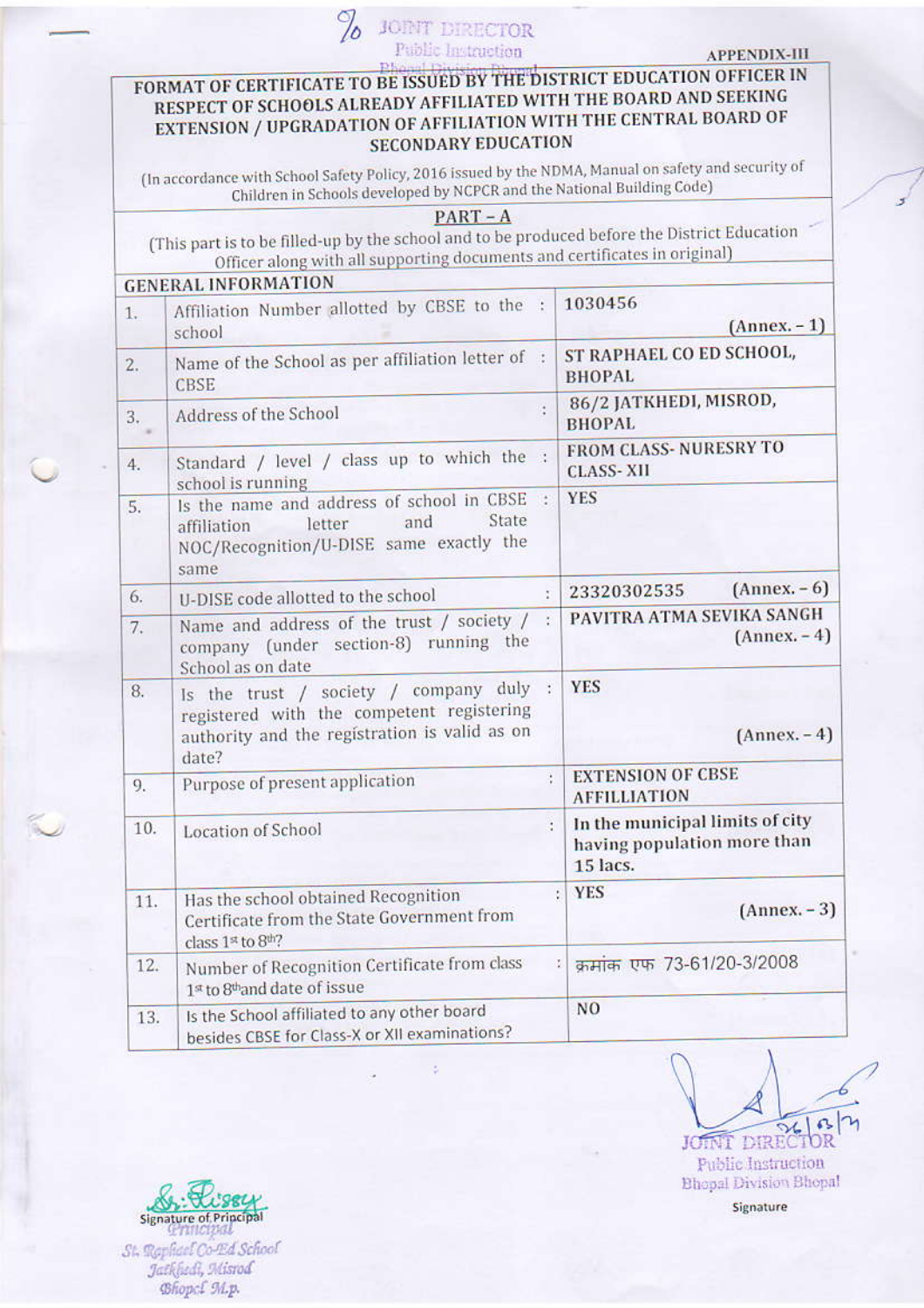## **APPENDIX-III**

|       | <b>INFORMATION REGARDING LAND DETAILS AND OWNERSHIP</b>                                                                                                                                               |    |                                                    |
|-------|-------------------------------------------------------------------------------------------------------------------------------------------------------------------------------------------------------|----|----------------------------------------------------|
| 14.   | Is the school situated on a single contiguous plot of :<br>land bounded on all sides by a Pucca Boundary<br>Wall?                                                                                     |    | <b>YES</b>                                         |
| 15.   | Are both the school and the Play Ground<br>situated in a single compound bounded by a<br>single continuous Boundary Wall on all sides?                                                                | ÿ. | <b>YES</b>                                         |
| 16.   | Total area (in square meters) in respect of 12<br>and 13 above on which the school is situated                                                                                                        |    | 21618.30<br>$(Annex. - 7, 8, 9)$                   |
| 17.   | The land is in the possession of the school /<br>Trust / Society / Company legally by way of                                                                                                          | ŧ. | Ownership<br>$(Annex. - 7, 8, 9))$                 |
| 18.   | Name of the Owner / Lessee of the land in :<br>respect of point -14 above                                                                                                                             |    | PAVITRA ATMA SEVIKA SANGH                          |
| 19.   | In case the land is in the possession of the<br>society / school by way of lease as per Sate<br>Government norms, the period of the lease                                                             |    | From year 08/02/2010 to<br>$09/02/2040 - 40$ years |
| 20.   | Is any public road, canal or thorough-fare, HT<br>line etc. passing through the land in respect of<br>point - 14 above?                                                                               |    | N <sub>O</sub>                                     |
|       | INFORMATION REGARDING ESSENTIAL SAFETY REQUIREMENTS                                                                                                                                                   |    |                                                    |
| 21.   | Has the school been inspected by the :<br>engineer and the<br>Government<br>school<br>building been found structurally safe for<br>running a school?                                                  |    | <b>YES</b><br>$(Annex. -10)$                       |
| 21(a) | If yes the date of last inspection                                                                                                                                                                    |    | 08/10/2020                                         |
| 22.   | Has the school been inspected by the officer<br>of Government Fire Department and the<br>school building been declared safe for school<br>from the point of view of fire safety?                      |    | <b>YES</b><br>$(Annex. -11)$                       |
| 22(a) | If yes the date of last inspection                                                                                                                                                                    |    | 18/09/2020                                         |
| 23.   | Has the school compound been checked by<br>the public health department and the health<br>and sanitary conditions been found to be<br>satisfactory and the water has been found<br>safe for drinking? |    | <b>YES</b><br>$(Annex. -11)$                       |
| 23(a) | If yes the date of last inspection                                                                                                                                                                    |    | 24/02/2021                                         |
|       | <b>INFORMATION REGARDING THE STAFF</b>                                                                                                                                                                |    |                                                    |
| 24.   | Does the school have well defined service<br>rules and conditions for its employees as per<br>prevalent norms of appropriate Government?                                                              |    | <b>YES</b><br>$(Annex. - 18)$                      |
| 25.   | Is the school paying salary to the teachers and<br>other employees as per the norms of the<br>appropriate Government?                                                                                 |    | <b>YES</b><br>$(Annex. -17)$                       |

读

JOINT DIRECTOR

Signature of Principal<br>St. Raphael Co-Ed School<br>Jatkfiedi, Misrod<br>Bhopcl M.p.